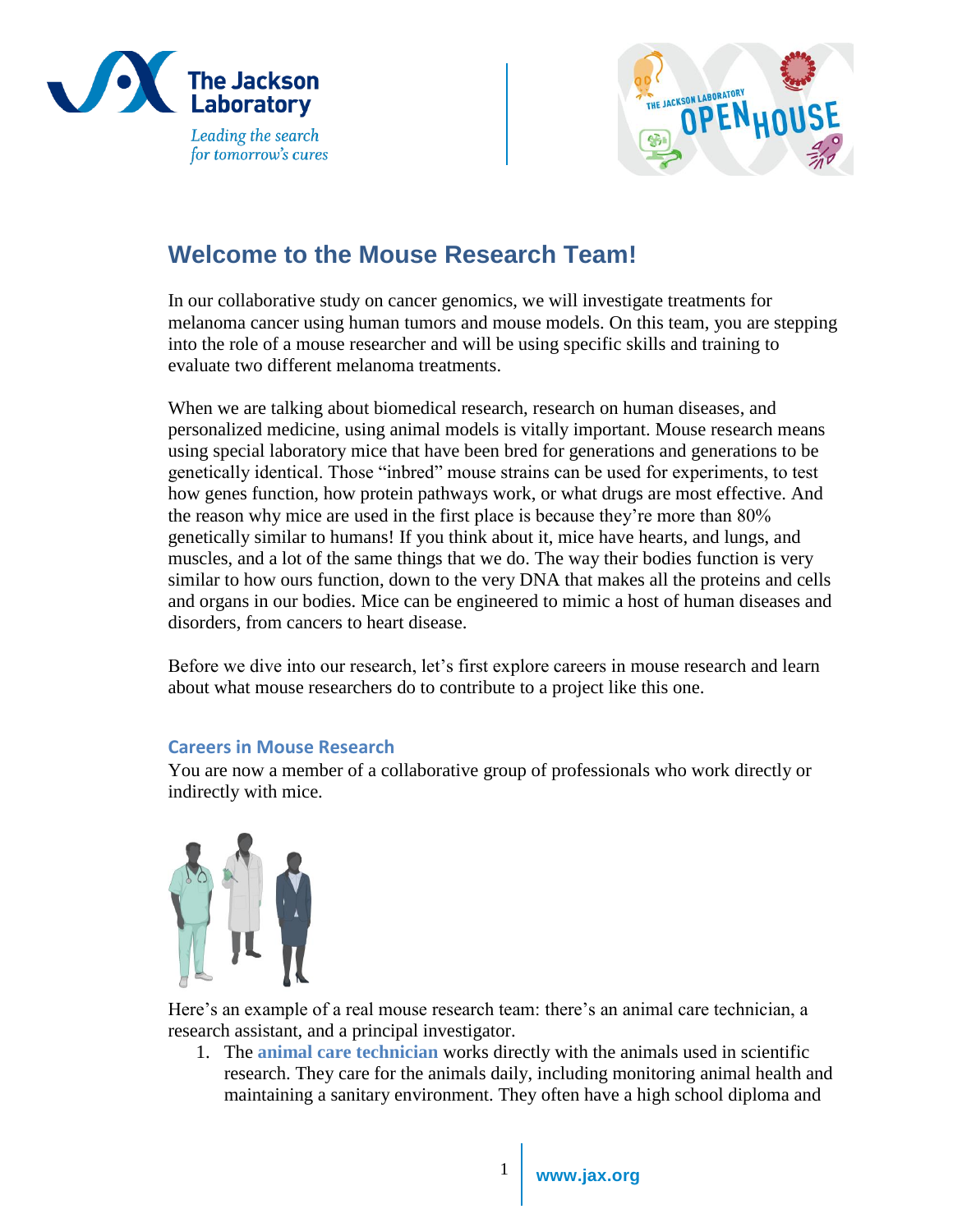could have advanced degrees or certificates to gain expertise and responsibilities in their career.

- 2. The **research assistant** works on a variety of laboratory experiments. They perform experiments and analyze data. Part-time employees often are high school or undergraduate students working towards a degree. Full-time employees often have a bachelor's degree and could have advanced degrees or certificates to gain expertise and responsibilities in their career.
- 3. The **principal investigator** directs a research program in their own laboratory or research group. They work to propose new research ideas and experiments and manage a group of scientists to drive discoveries in a specific field. Principal Investigators also do a lot of communication, mainly writing, to share their group's findings with the greater scientific community. They have a bachelor's degree and a doctoral degree, plus specific training in their research field.

As you can see, the mouse research team relies on people with all kinds of training and experiences. You can explore these careers further with the resources on our [Virtual](https://www.jax.org/education-and-learning/high-school-students-and-undergraduates/virtual-open-house/career-exploration)  [Open House website.](https://www.jax.org/education-and-learning/high-school-students-and-undergraduates/virtual-open-house/career-exploration)

#### **Your Role as a Mouse Researcher**

As mouse researchers for this project, an important first part of our team's job is to design and execute a study using mice to test treatments for melanoma (see **Figure 1**).



**Figure 1. The mouse research team designs experiments to test different treatments on human tumors.** In collaboration with the clinical and bioinformatics research teams, the mouse research team plays an important role in this cancer genomics study by collecting valuable data about the efficacy of specific treatments.

When we design a study, some of the questions we ask include: What conditions do we want to test? Which groups of animals will we assign to each condition? How many animals will we need in our study? How do we calculate and interpret the data?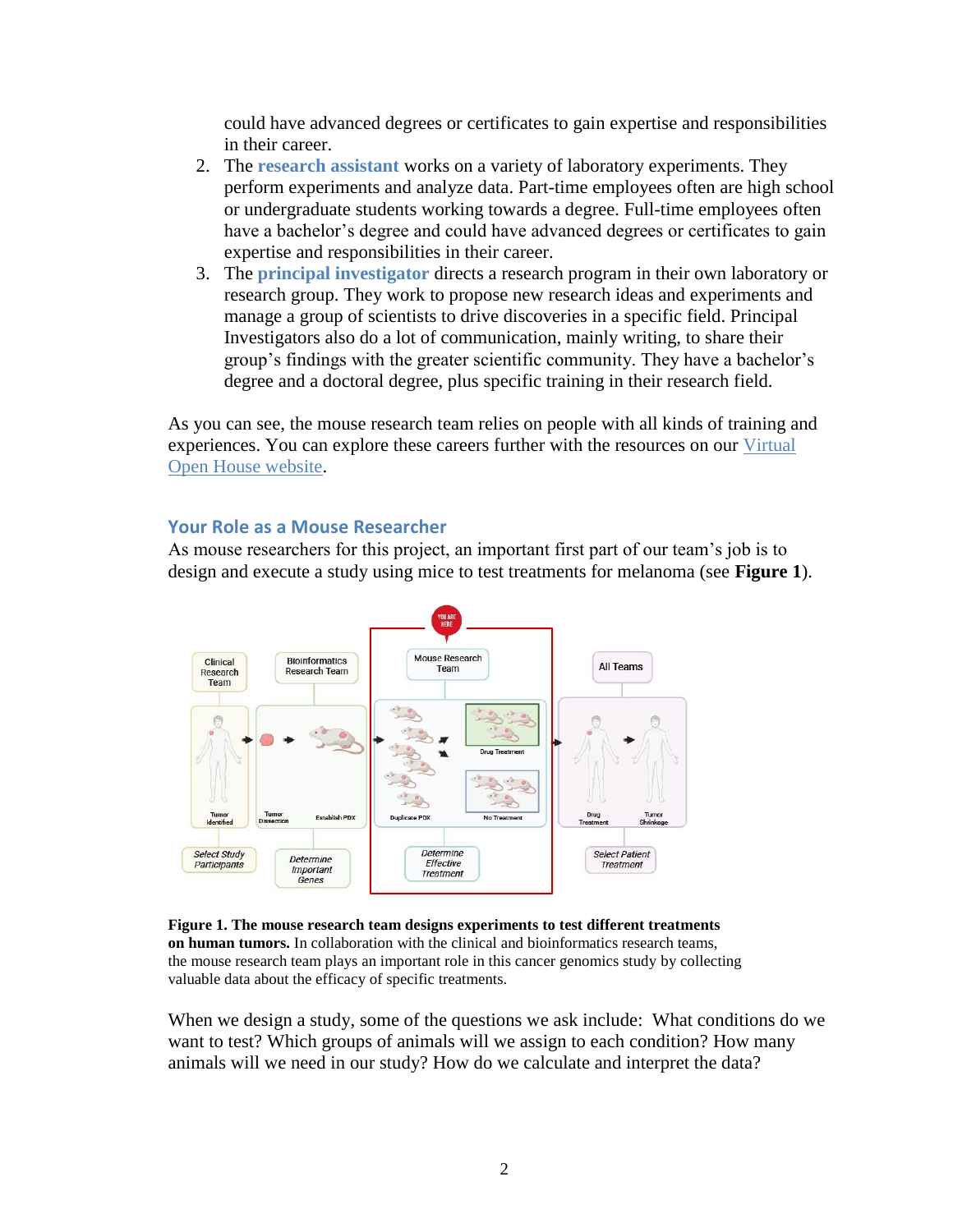For the purposes of our exercise today we will use data from a mock mouse experiment to determine the efficacy of two potential melanoma treatments. You will be creating *patient-derived xenografts (PDX)* by taking human tumors and studying their growth in mice (see **Figure 2**).



**Figure 2. Patient-derived xenograft (PDX) mice.** One way to create a mouse model from a specific person's tumor is to place the tumor directly into a mouse by implanting it subcutaneously (under the skin).

You will use tumor size data to compare the effects of two different treatments for melanoma. You'll analyze the data yourself, graph your findings, and interpret the results of the two drug treatments.

## **Mouse Researcher Activity**

For this lab, use the **Activity Spreadsheet** to keep track of your work and document your findings. If you have already completed another lab, you can continue to use the same spreadsheet for this portion.

We are exposing 10 different patient tumors to two different treatments separately. In doing this experiment, we need to take measurements of the tumors prior to and after treatment with each drug. Recall that tumors are balls of cells that are growing out of control. If a treatment is successful, it stops a tumor from growing or it could even shrink the tumor.

Let's look at an example of what the tumors look like on a PDX mouse:



**Figure 3. PDX mouse with visible tumor.** This is a PDX mouse with a visible tumor growing on its back.

Looking at the image in **Figure 3**, you can get an idea of what a tumor growing in a PDX mouse looks like. Now look at the PDX mice below in **Figure 4**. In order to measure and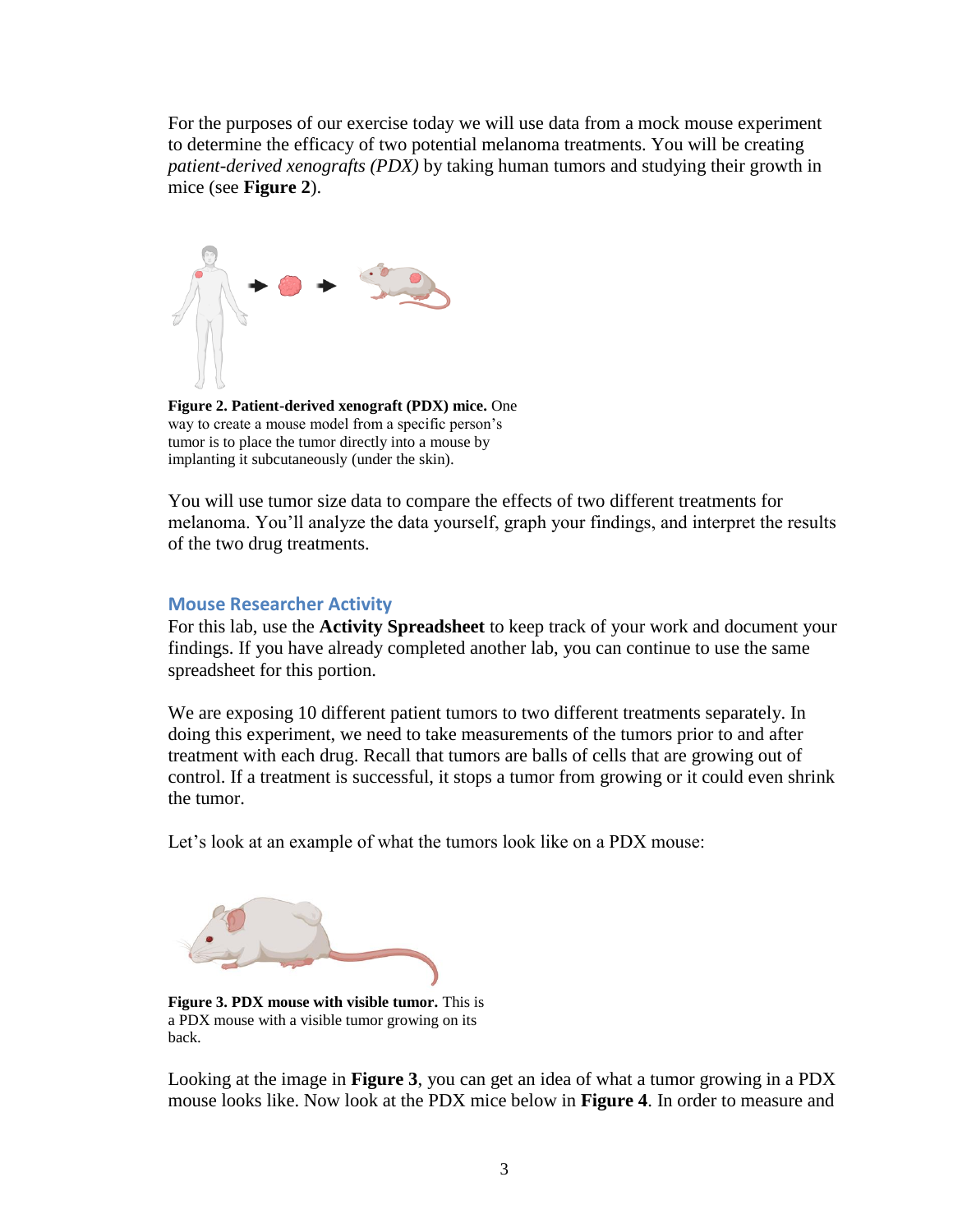compare the size of the different PDX tumors, we would use calipers, a device that can measure the diameter of each tumor down to the millimeter. The caliper is non-invasive and can be used externally on a living mouse.



**Figure 4. Calipers are used to measure PDX tumors.** Patient-derived tumors are monitored on the mice by measuring their diameters before, during, and after treatments using calipers to measure down to the millimeter.

## Part 1. Which tumors responded to which treatments?

1. Now that you have an idea of how we collect the data, look at **Table 1** displaying the data from our mouse study. Remember, we have 10 patient tumors and two different treatments. You need to evaluate the changes in size of the tumors from before (Day 0) and after (Day 30) each treatment.

| sample numbers are materied to each corresponding patient ID.<br><b>Treatment 1</b> |                |                  |                  |              | <b>Treatment 2</b> |        |                  |                  |
|-------------------------------------------------------------------------------------|----------------|------------------|------------------|--------------|--------------------|--------|------------------|------------------|
| Patient                                                                             | Sample         | Day 0<br>Tumor   | Day 30<br>Tumor  |              | Patient            | Sample | Day 0<br>Tumor   | Day 30<br>Tumor  |
|                                                                                     |                | Diameter<br>(mm) | Diameter<br>(mm) |              |                    |        | Diameter<br>(mm) | Diameter<br>(mm) |
| <b>ME001</b>                                                                        | 1              | 10.5             | 6.5              |              | <b>ME001</b>       | 31     | 8                | 12               |
|                                                                                     | $\overline{2}$ | 7                | 3.5              |              |                    | 32     | 9                | 13               |
|                                                                                     | 3              | 9.5              | 5                |              |                    | 33     | 8.5              | 11               |
| <b>ME002</b>                                                                        | $\overline{4}$ | 9                | 8.5              |              | <b>ME002</b>       | 34     | 10               | 18               |
|                                                                                     | 5              | 8.5              | 9                |              |                    | 35     | 10               | 17               |
|                                                                                     | 6              | 8                | 8                |              |                    | 36     | $\overline{7}$   | 16               |
| <b>ME007</b>                                                                        | 7              | 10               | 10               |              | <b>ME007</b>       | 37     | 9.5              | 10.5             |
|                                                                                     | 8              | 10.5             | 10               |              |                    | 38     | 10.5             | 11               |
|                                                                                     | 9              | 9.5              | 10               |              |                    | 39     | 8.5              | 8.5              |
| <b>ME012</b>                                                                        | 10             | 8                | 12.5             | <b>ME012</b> | 40                 | 9      | 6                |                  |
|                                                                                     | 11             | 10               | 15.5             |              | 41                 | 10.5   | 5.5              |                  |
|                                                                                     | 12             | 9                | 14               |              | 42                 | 7.5    | 3.5              |                  |
| <b>ME015</b>                                                                        | 13             | 9                | 15               | <b>ME015</b> | 43                 | 9      | $\overline{7}$   |                  |
|                                                                                     | 14             | 9                | 16               |              | 44                 | 11     | $\overline{4}$   |                  |
|                                                                                     | 15             | 9                | 14               |              | 45                 | 10     | $\overline{4}$   |                  |

**Table 1. PDX tumor measurement data.** Using calipers, mouse researchers measured the diameter of the tumor on each PDX mouse prior to treatment (Day 0) and then 30 days post-treatment (Day 30). The sample numbers are matched to each corresponding patient ID.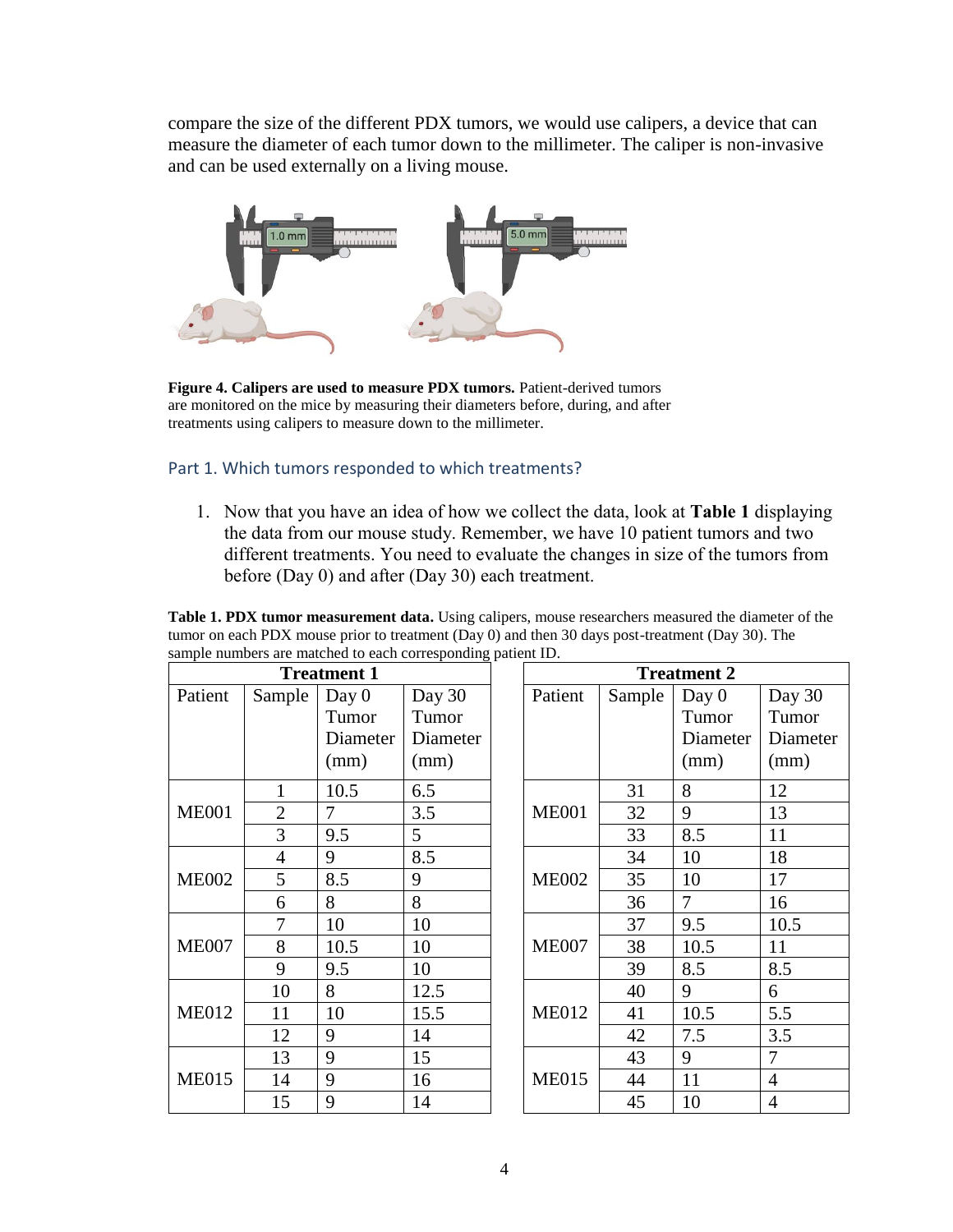| <b>Treatment 1</b> |        |          |                |              | <b>Treatment 2</b> |                |                |                |
|--------------------|--------|----------|----------------|--------------|--------------------|----------------|----------------|----------------|
| Patient            | Sample | Day $0$  | Day 30         |              | Patient            | Sample         | Day $0$        | Day 30         |
|                    |        | Tumor    | Tumor          |              |                    |                | Tumor          | Tumor          |
|                    |        | Diameter | Diameter       |              |                    |                | Diameter       | Diameter       |
|                    |        | (mm)     | (mm)           |              |                    |                | (mm)           | (mm)           |
| <b>ME021</b>       | 16     | 9        | 10             |              | <b>ME021</b>       | 46             | 9              | 3              |
|                    | 17     | 8        | 9.5            |              |                    | 47             | 9              | $\overline{4}$ |
|                    | 18     | 8.5      | 10.5           |              |                    | 48             | 9              | $\overline{2}$ |
| <b>ME029</b>       | 19     | 12       | 13             |              | <b>ME029</b>       | 49             | $\overline{7}$ | 13             |
|                    | 20     | 8.5      | 12             |              |                    | 50             | 11             | 14             |
|                    | 21     | 9.5      | 14             |              |                    | 51             | 9              | 15             |
| <b>ME030</b>       | 22     | 8.5      | $\overline{4}$ |              | <b>ME030</b>       | 52             | 10             | 14             |
|                    | 23     | 8        | 4.5            |              |                    | 53             | 9              | 15             |
|                    | 24     | 9        | 5              |              |                    | 54             | 8              | 16             |
| <b>ME041</b>       | 25     | 10       | 15             | <b>ME041</b> | 55                 | $\overline{7}$ | 16             |                |
|                    | 26     | 9        | 13             |              | 56                 | 11             | 17             |                |
|                    | 27     | 9.5      | 15.5           |              | 57                 | 9              | 12             |                |
| <b>ME045</b>       | 28     | 8        | 13             | <b>ME045</b> | 58                 | 9              | $\overline{4}$ |                |
|                    | 29     | 9        | 15             |              | 59                 | 8.5            | 3.5            |                |
|                    | 30     | 10       | 17             |              | 60                 | 9.5            | 4.5            |                |

2. What do you notice about the three pieces of data for each patient at each timepoint?

They are different! Therefore, it's important to have *replicates* in any experiment. We include replicates for several reasons, but mainly because there is natural variation in each sample of an experiment. Therefore, to see the range of possibilities, we include multiple samples.

3. What should we do with the data from these replicates?

Calculate an average! Go ahead and calculate the average for the three replicates for each patient and each treatment. Once you have calculated the averages, enter them on your spreadsheet under the tab "Mouse (Part 1)". Be sure to enter the data in the correct location and under the corresponding time point for each patient.

For example, if we look at the data for the tumor from Patient ME001, we can see that those mice had tumor diameters of 10.5 mm, 7 mm, and 9 mm for Treatment 1 on Day 0. If we take the average of those three numbers, we get 9 mm. In the spreadsheet, we have a table for the averages, so we'd put 9 in that table under patient ME001 on Day 0 for Treatment 1.

4. Once you've finished calculating the averages, take a look at the graphs. The averages you calculated are already graphed for you! We have one graph for each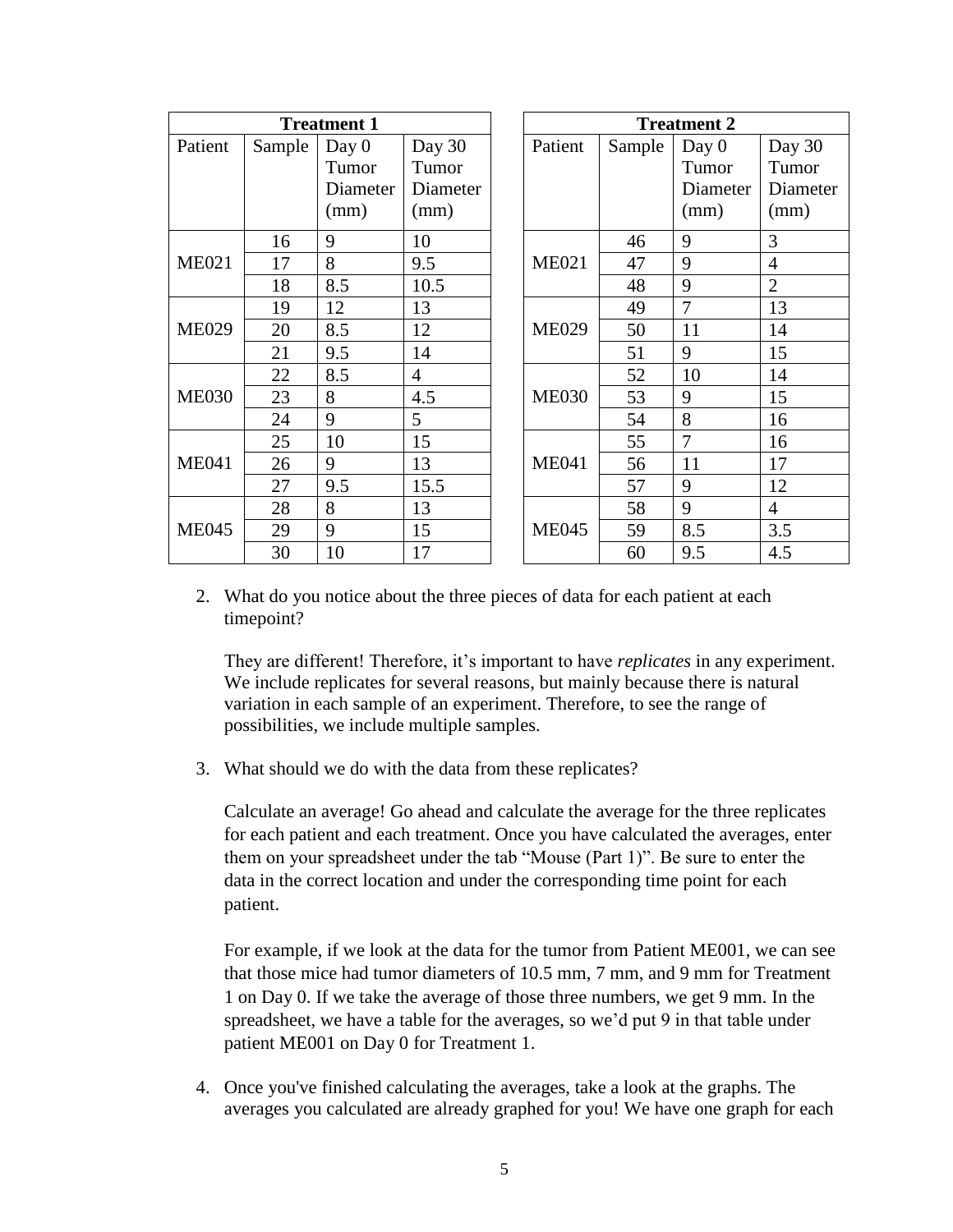treatment. For each patient tumor, there are two bars: (1) a blue bar on the left representing the average diameter of the tumor in the PDX mice on day 0 before treatment and (2) an orange bar on the right representing the average diameter of the tumor in the PDX mice on day 30 after treatment. The y-axis is average tumor diameter in mm, so a taller bar means a larger tumor!

5. Now, we'll use the data for each of the patients to determine whether the treatment was effective. We can compare the bars for day 0 and day 30 to determine if the tumor grew, shrank, or stayed the same size, and then use that to determine whether the patients' tumors responded to each treatment.

For example, for patient ME001, the day 30 diameter is smaller than the day 0 diameter for Treatment 1. However, the day 30 diameter is bigger than the day 0 diameter for Treatment 2. So, based on this data, we might say that the tumor from patient ME001 responded to Treatment 1 but not Treatment 2.

Under "Mouse Research Conclusions" on the Part 1 tab, type the patient ID numbers for the tumors that seemed to respond to each treatment. Remember that we're looking for treatments that reduce tumor size or prevent tumor growth!

6. Next, consider this question: how do we know if the change in size is due to the treatment? What is missing?

We need controls! Controls in this experiment are PDX mice that are not treated with any drugs. Controls are important to show us what happens to the tumors in the absence of treatment.

#### Part 2. Which tumors responded to which treatments compared to controls?

- 1. Navigate to the tab "Mouse (Part 2)" and compare the data from the control samples, which are those without treatment, to the samples that received treatment. For each patient's tumor, does the tumor grow the same amount over 30 days with treatment as it does without treatment? Or do the patients' tumors grow differently with treatment?
- 2. After analyzing the data including the controls, enter the patient ID numbers for the tumors that responded to each treatment under "Mouse Research Conclusions" on the "Mouse (Part 2)" tab. Remember that we're looking for treatments that reduce size or prevent growth more than when the tumors aren't treated!
- 3. Then think about the following questions:
	- Did any of the patient tumors not respond to either treatment?
	- What other information would you want to know about these patients that could provide hints as to why some responded to some treatments and others did not?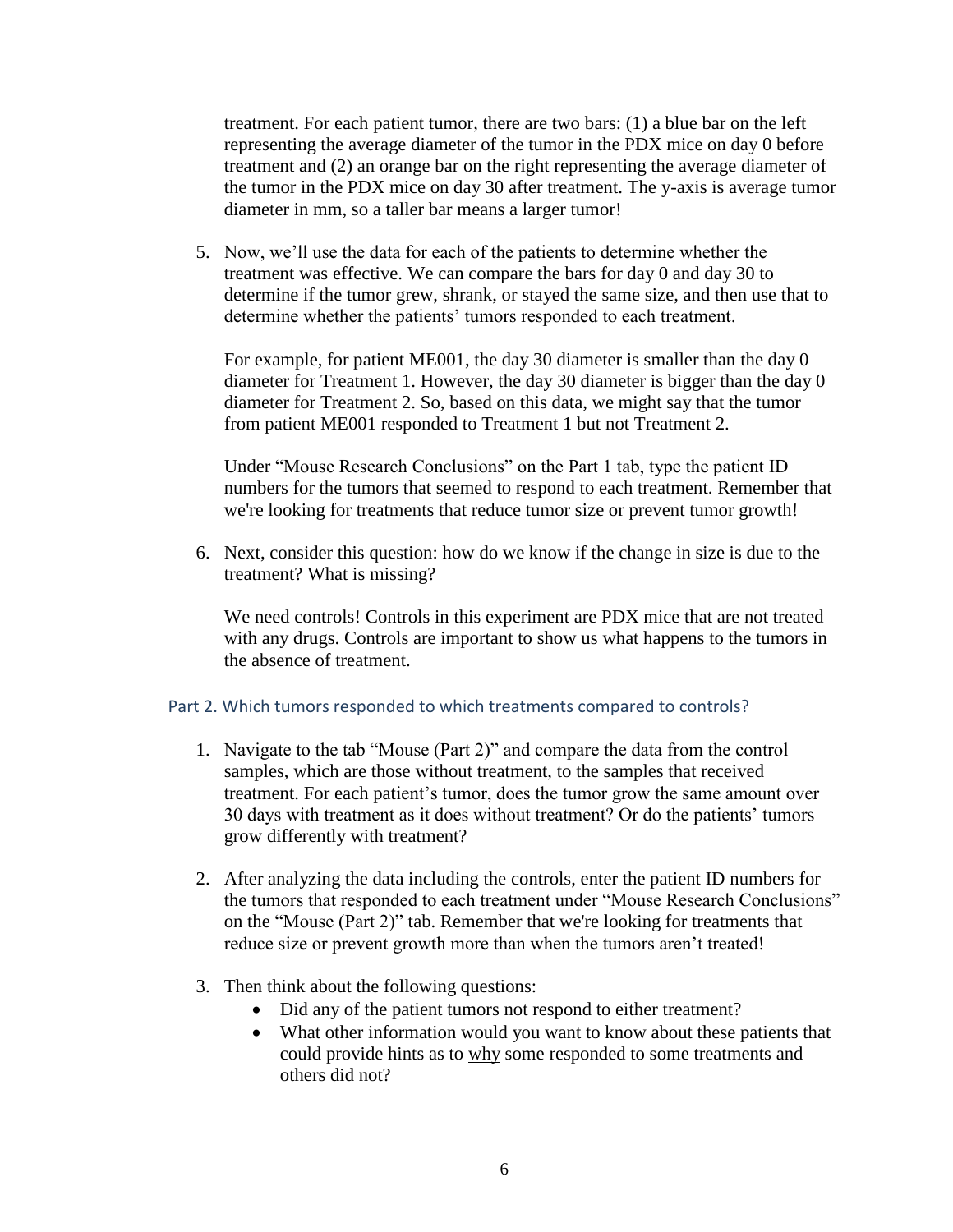## **Conclusions**

Awesome work, everyone! Our mouse team really made a lot of research progress.

We learned the types of jobs we could have on mouse research teams, which range from different education paths and different skills.

We learned how to design a study using controls and replicates. We also learned how tumors are sized to indicate their severity, and how to graph and interpret that data.

Reminder: Don't forget to check out the conclusions tab of your spreadsheet! Once you complete all three lab segments, you can see a summary of your combined work.

### **Extension into Ethics**

Is working with mice unique? Are there any special considerations when doing research on laboratory animals such as mice? Can we do any study we want, any time?

Animal research is very powerful and important! But it can be risky to both animals and humans if not done properly. There are ethical standards that guide research practices to make sure the studies are performed responsibly, and that the animals' safety and wellbeing are upheld as much as possible throughout the study.

We'll introduce three case studies about mouse research. What would you do in these scenarios?

Links to resources about working with laboratory animals: [Why the Mouse?](https://www.jax.org/why-the-mouse)

#### Case study 1: Yolanda the project manager

Yolanda is a project manager for a company that supplies inbred laboratory mice to research groups around the world. She works with scientists to advise them about using mice for their studies. She is currently reviewing a project with Dr. Kukowska, a principal investigator who wants to use mice for a patient-derived xenograft (PDX) experiment to test a new leukemia therapeutic. During their discussion, Dr. Kukowska mentions that she proposed to use 3,000 mice in the study just to make sure her research team has enough. Yolanda stresses the importance of not using more animals than necessary in a research project. She works with Dr. Kukowska to calculate the exact number of mice that will be needed for the study, which came to 240. With that adjusted number of mice, Dr. Kukowska can proceed with her mouse experiment.

#### *Questions to Consider:*

- What do you think about the conversation between Yolanda and Dr. Kukowska?
- Why might Dr. Kukowska have wanted to include such an excessive number of mice in the study?